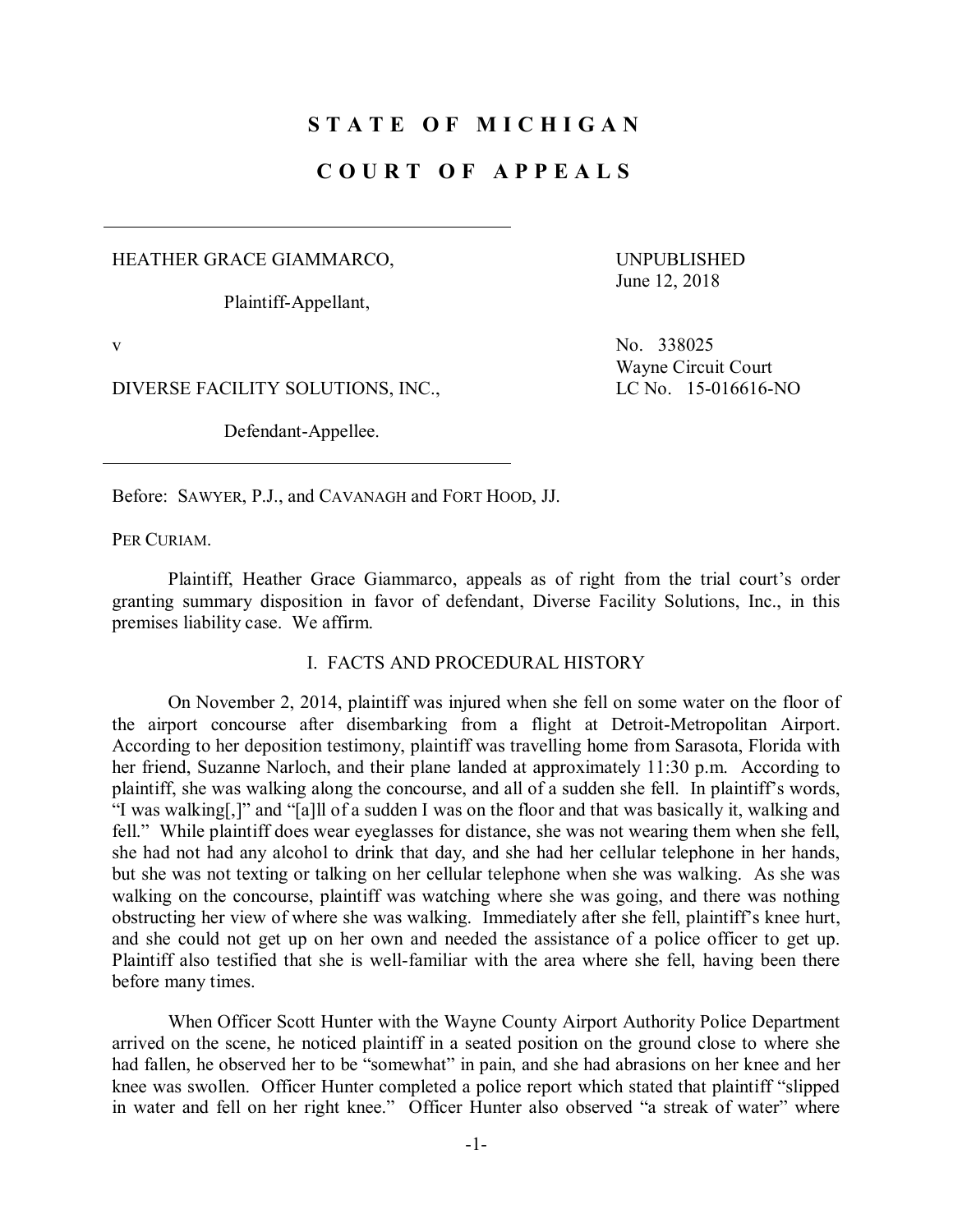plaintiff fell that was "approximately [four] to [five] feet long." Officer Hunter's report indicated that there were no caution signs near where plaintiff fell, and that he called for a cleaning crew to have the water mopped up. During his deposition testimony, Officer Hunter agreed with plaintiff's counsel that the streak of water appeared to have been left behind by a cleaning crew.

On December 21, 2015, plaintiff filed a two-count complaint against defendant alleging negligence and nuisance. Only her claim alleging negligence is at issue in this appeal. With regard to her negligence claim, plaintiff alleged, in pertinent part, that defendant was negligent in "failing to maintain the premises in a reasonably safe condition[,]" and that defendant failed to warn plaintiff of the presence of water on the floor.

On January 24, 2017, defendant filed its motion for summary disposition pursuant to MCR 2.116(C)(10), asserting that the alleged hazard that led to plaintiff's injuries, the presence of water on the airport concourse floor that plaintiff slipped on, "was open and obvious as a matter of law."<sup>1</sup> In its brief in support of the motion, defendant claimed that the standing water was an open and obvious condition, and that as a result, defendant did not have a duty to warn plaintiff of the alleged hazard. Noting that it was a subcontractor, defendant claimed that "[a]s the entity in possession of the subject premises [where plaintiff fell]," with control and possession of that area of the concourse, it could raise the fact that the alleged hazard was open and obvious as a defense to plaintiff's premises liability claim. Defendant further asserted that where (1) plaintiff testified during her deposition that she could see the water that she slipped on in a photograph taken shortly after her fall, and (2) Officer Hunter noted the presence of the water in his police report following plaintiff's fall, the alleged hazardous condition was one where an "ordinary person of average intelligence could discover the danger and the risk presented upon casual inspection[,]" and it was therefore open and obvious. Defendant also pointed out that the alleged hazard did not contain any special aspects that would remove it from the ambit of the open and obvious doctrine. In its brief in support of its motion for summary disposition, defendant also argued that count I of plaintiff's complaint alleging negligence was "[i]mproper" where it alleged that plaintiff's injuries were caused by a dangerous condition on land, and sounded in premises liability instead of negligence.<sup>2</sup>

In her response to defendant's motion for summary disposition, plaintiff noted that defendant was the floor cleaning company that the Wayne County Airport Authority hired to provide floor maintenance at the airport, a fact that the parties did not dispute. Plaintiff also

 $1$  Defendant's second motion for summary disposition followed its initial motion for summary disposition filed on October 24, 2016, arguing that the open and obvious doctrine insulated defendant from liability. Following a hearing on defendant's motion on January 12, 2017, the trial court denied defendant's motion without prejudice, noting that defendant had contended, without legal support, that it was a possessor or occupier of the concourse where plaintiff fell, and that the governing law on premises liability law should apply.

 $2$  Defendant's arguments in its reply brief in the trial court echoed its arguments made in its brief supporting its motion for summary disposition.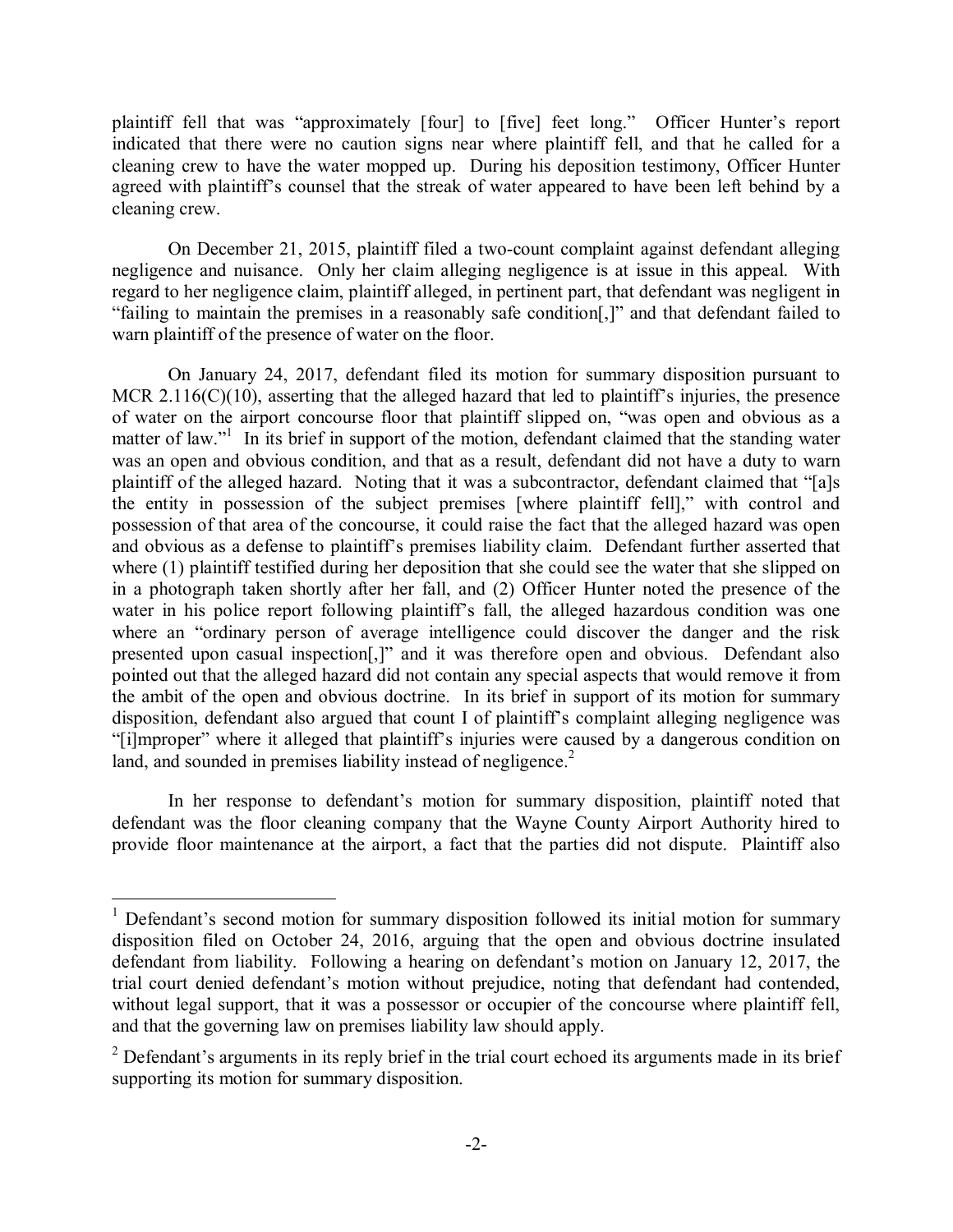argued that the issue of possession was a factual question for the jury, and that possession should be "assessed at the time of Plaintiff's fall and/or injuries."<sup>3</sup> Plaintiff also claimed that in a premises liability action, she was not precluded from bringing a separate claim alleging negligence on the basis of defendant's conduct. Plaintiff also asserted that her claim did not sound in premises liability, and that she had properly alleged negligence against defendant. Plaintiff also contended that the open and obvious doctrine did not operate to bar her claims where she alleged negligence rather than premises liability.

During a hearing on defendant's motion on March 23, 2017, the trial court ruled, in pertinent part, as follows from the bench:

The first issue is whether plaintiff can avoid the open and obvious defense to a premise[s] liability claim by alleging negligence instead of premise[s] liability. Plaintiff's position is that the defendant was not an owner or possessor of the premises. Therefore, the premise[s] liability doctrines don't apply. Plaintiff is suing about a condition on the land, even though she calls her claim ordinary negligence and specifically asserts that it is not premise[s] liability, this does not matter. The courts are not bound by the labels that the parties attach to their claims[.] . . . It's well settled that the gravamen of an action is determined by reading the complaint as a whole and by looking beyond mere procedural labels to determine the exact nature of the claim. . . . Michigan law distinguishes between claims arising from ordinary negligence and claims premised on a condition of the land. And I think that's where the problem for plaintiff is here. .

. . If the plaintiff's injury arose from the allegedly dangerous condition on the land[,] the action sounds in premises liability rather than ordinary negligence. And this is true even when the plaintiff alleges that the premises possessor created the condition giving rise to the plaintiff's injury. . . . Therefore, it doesn't matter what plaintiff titles her counts in her complaint[.] [I]f the gravamen of the action assumes a condition on the land[,] then the proper action is exclusively one in premise[s] liability, and the law on premise[s] liability does apply. Plaintiff cites [*Jahnke v Allen*, 308 Mich App 472; 865 NW2d 49 (2014)] to support her claim of ordinary negligence. But that case cites [*Buhalis v Trinity Continuing Care Servs*, 296 Mich App 685; 822 NW2d 254 (2012)] and the rule of law, that if the case arises from a condition on the land then it is a premise[s] liability action. And the open and obvious doctrine cannot be avoided by alleging ordinary negligence.

That case states that in a premise[s] liability action the plaintiff must prove the elements of negligence and the existence of a legal duty as a question of law for the court, and a possessor of land is not an absolute insurer of the safety of the

Plaintiff also claimed that where the record evidence confirmed that defendant possessed or controlled the area where plaintiff fell at the time of her fall, plaintiff was entitled to partial summary disposition on this issue pursuant to MCR 2.116(I)(2).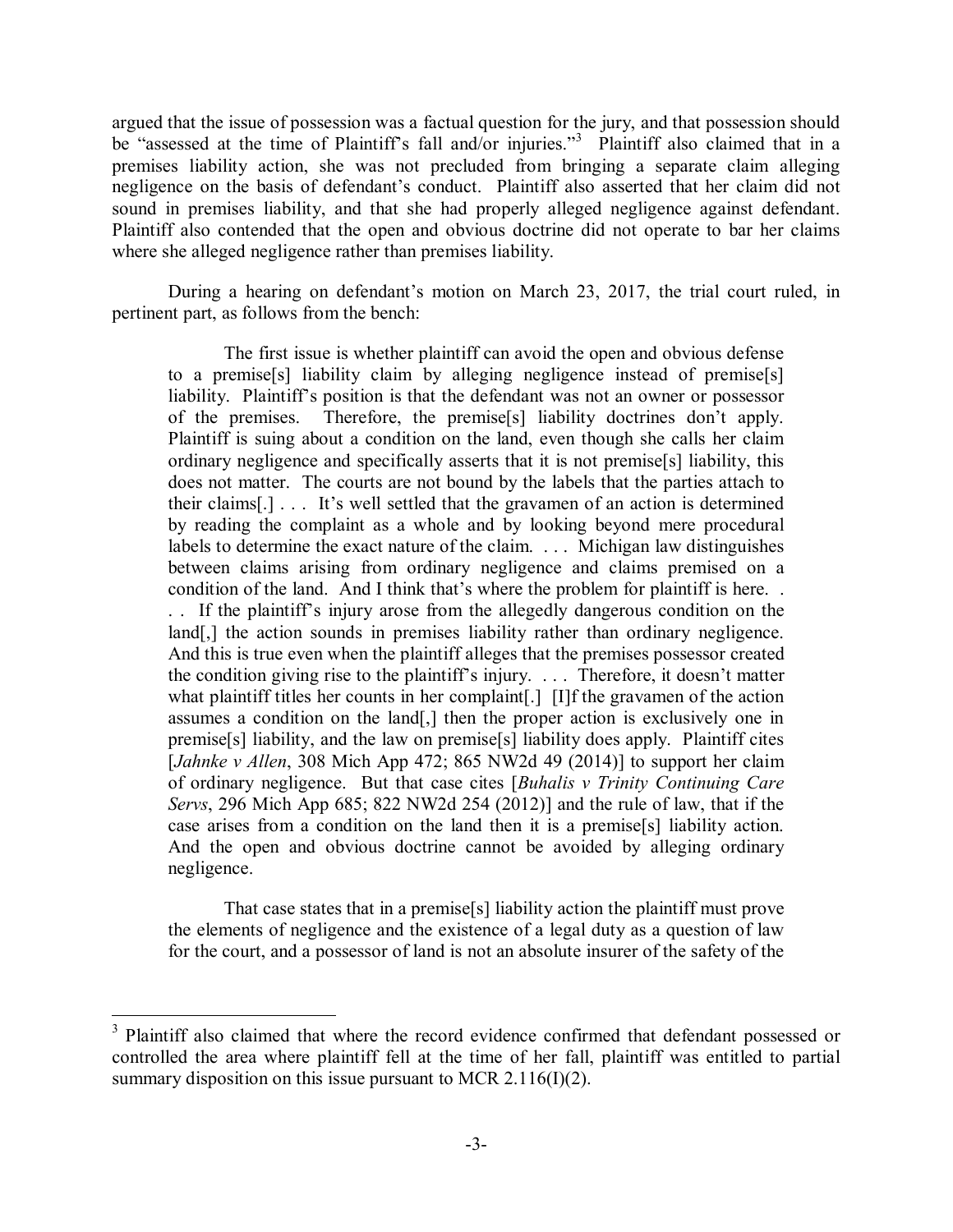invitee. Generally an owner of land owes a duty to an invitee to exercise reasonable care to protect the invitee from an unreasonable risk of harm caused by a dangerous condition on the land. Absent special aspects this duty does not extend to the open and obvious dangers. The open and obvious doctrine should not be viewed as some type of exception to the duty generally owed invitees, but rather as an integral part of the definition of that duty.

So, defendant argues that the condition of standing water was open and obvious and nothing obstructed plaintiff's view of the floor. It was visible to plaintiff after she fell. It was visible to the police officer investigating the fall. It is visible in the photo taken by [plaintiff's] friend after the fall.<sup>4</sup>  $\ldots$  So, therefore, at this point I am going to grant defendant's motion. The plaintiff's complaint does sound [in] premise[s] liability, and the condition was open and obvious. [Citations omitted; footnote added).]

The trial court subsequently entered an order granting defendant's motion for summary disposition on April 3, 2017. Plaintiff now appeals as of right.

### II. STANDARD OF REVIEW

In *Lockwood v Twp of Ellington*, \_\_\_ Mich App \_\_\_, \_\_\_; \_\_\_ NW2d \_\_\_ (2018) (Docket No. 338745); slip op at 4-5, this Court recently set forth the legal principles governing our review of a motion for summary disposition brought pursuant to MCR 2.116(C)(10):

We review a trial court's decision regarding a motion for summary disposition de novo. *Lowrey v LMPS & LMPJ, Inc*, 500 Mich 1, 5-6; 890 NW2d 344 (2016). A motion for summary disposition brought under MCR  $2.116(C)(10)$  "tests the factual sufficiency of the complaint," *Shinn v Mich Assigned Claims Facility*, 314 Mich App 765, 768; 887 NW2d 635 (2016) (citation omitted), and should be granted where "there is no genuine issue regarding any material fact and the moving party is entitled to judgment as a matter of law." *West v Gen Motors Corp*, 469 Mich 177, 183; 665 NW2d 468 (2003).

"The moving party has the initial burden to support its claim for summary disposition by affidavits, depositions, admissions, or other documentary evidence." *McCoig Materials, LLC v Galui Constr, Inc*, 295 Mich App 684, 693; 818 NW2d 410 (2012). The court must consider all of the admissible evidence in a light most favorable to the nonmoving party. *Liparoto Constr, Inc v Gen Shale Brick, Inc.* 284 Mich App 25, 29; 772 NW2d 801 (2009). . . . "A genuine issue of material fact exists when the record, giving the benefit of reasonable doubt to the opposing party, leaves open an issue upon which reasonable minds might

 $<sup>4</sup>$  The portion of the trial court's ruling addressing plaintiff's nuisance claim is omitted where it is</sup> not at issue in this appeal.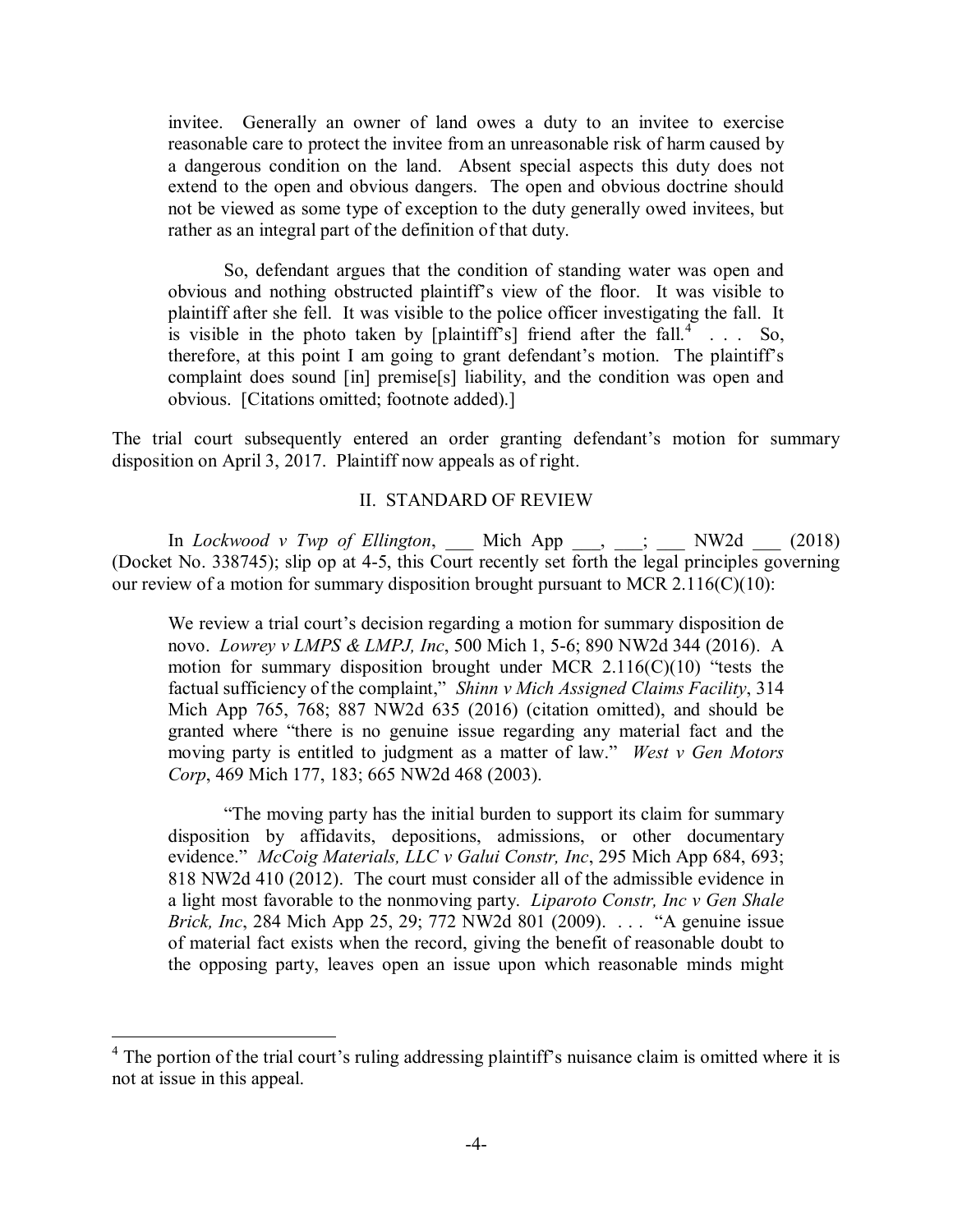differ." *Bahri v IDS Prop Cas Ins Co*, 308 Mich App 420, 423; 864 NW2d 609 (2014) (citation and quotation marks omitted).

If, after careful review of the evidence, it appears to the trial court that there is no genuine issue of material fact and the opposing party is entitled to judgment as a matter of law, then summary disposition is properly granted under MCR 2.116(I)(2). *Holland v Consumers Energy Co*, 308 Mich App 675, 681- 682, 866 NW2d 871 (2015), aff'd *City of Coldwater v Consumers Energy Co*, 500 Mich 158; 895 NW2d 154 (2017).

### III. ANALYSIS

### A. THE NATURE OF PLAINTIFF'S CLAIM

In the trial court, as in this Court, the parties dispute the application of the open and obvious doctrine under the facts of this case, where defendant was hired by the Wayne County Airport Authority to clean the floor in the airport concourse where plaintiff fell. According to plaintiff, the trial court erred in concluding that her claim sounded in premises liability and in ultimately applying the open and obvious doctrine, where plaintiff had alleged negligence against defendant. However, as the trial court correctly recognized, the mere fact that plaintiff styled her claim as alleging negligence is not determinative. Instead, this Court has very recently recognized that where a plaintiff's claim is "based on an injury received from a *condition* of the property[,]" the claim is properly characterized as one alleging premises liability. *Finazzo v Fire Equipment Co & Low Voltage Technologies, Inc*, Mich App \_\_\_, \_\_; \_\_\_ NW2d (2018) (Docket No. 338421); slip op at 3 (emphasis in original).

In *Finazzo*, the plaintiff was working as a security guard at a business, ITC, in Ann Arbor, Michigan. *Id.* at ; slip op at 1. ITC had contracted with the defendant Fire Equipment Company (FEC) to install a fire suppression system, and FEC had subcontracted with the defendant Low Voltage Technologies, Inc., (LVT) to perform its necessary electrical work. *Id*. As the defendants performed their work, a 40-foot long cable, which was approximately one-half to one-inch thick, lay on the floor near where the defendants were performing their work. *Id*. The plaintiff's injury took place outside of ITC's computer room, which was secured with a locked door and required an access card for entry. *Id*. Before the plaintiff was injured, many people had gone in and out of the computer room without incident. The plaintiff was injured when he stepped on the cable and fell, injuring himself. *Id*.

This Court held that where the plaintiff's claim stemmed from a condition of the ITC property, the cable lying on the floor, the plaintiff's injury "arose from an allegedly dangerous condition on the land," and his action was grounded in premises liability rather than ordinary negligence. *Id*. at \_\_; slip op at 3.

Because plaintiff's injury arose from an allegedly dangerous condition on the land, his action "sounds in premises liability rather than ordinary negligence; this is true even when the plaintiff alleges that the premises possessor created the condition giving rise to the plaintiff's injury." *Buhalis v Trinity Continuing Care Servs*, 296 Mich App 685, 692; 822 NW2d 254 (2012); see also *Kachudas v*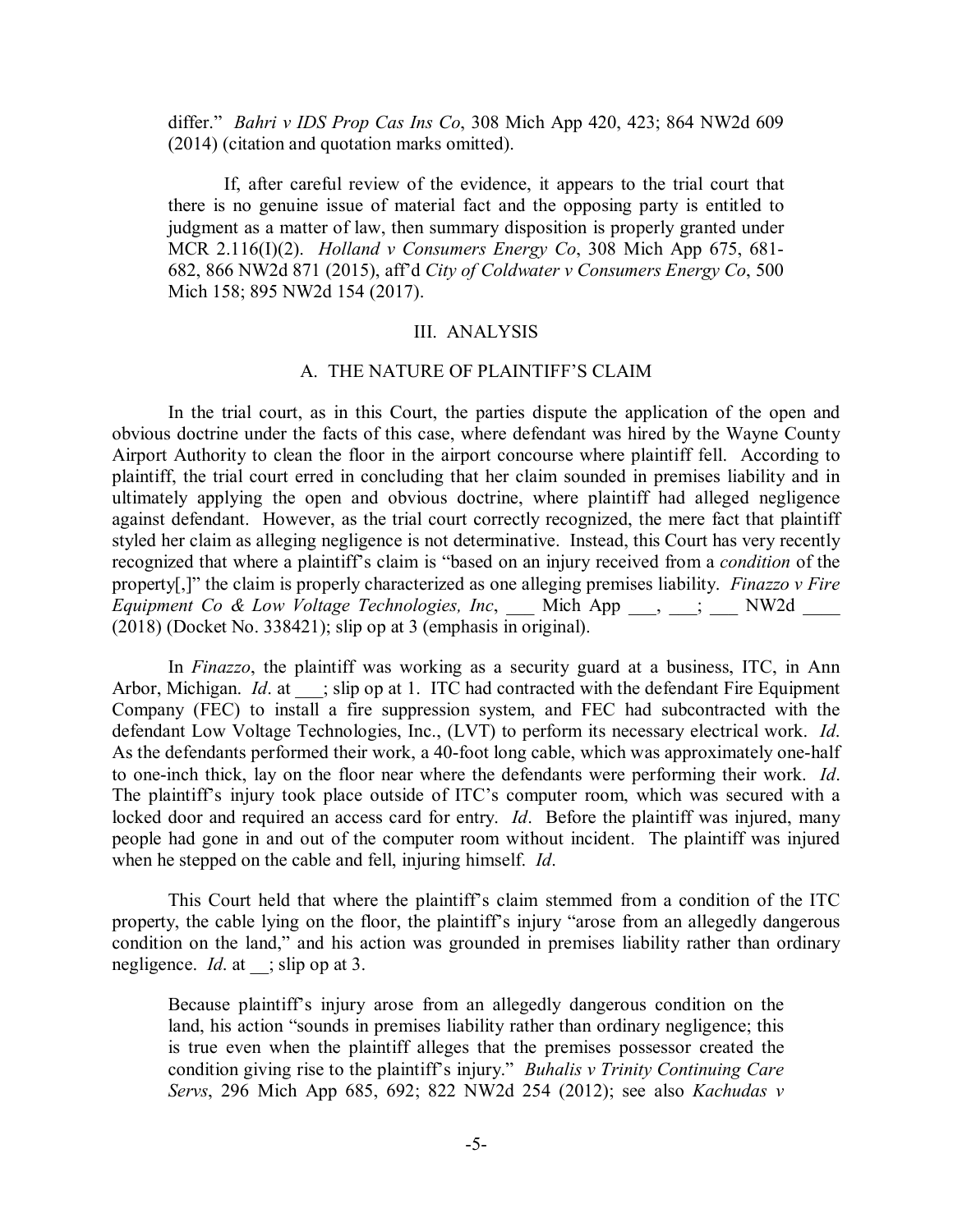*Invaders Self Auto Wash, Inc*, 486 Mich 913; 781 NW2d 806 (2010). [*Finazzo*, Mich App at  $\therefore$  slip op at 3.]

Similar to the plaintiff in *Finazzo*, plaintiff in this case has alleged that she was injured as a result of standing water on the floor of the airport concourse. Accordingly, where plaintiff's injuries "arose from an allegedly dangerous condition on the land," *id*., we agree with the trial court's conclusion that her claim was based in premises liability rather than ordinary negligence.<sup>5</sup> Thus, we now turn to the question whether the trial court correctly determined that the open and obvious doctrine barred plaintiff's claim.<sup>6</sup>

## B. APPLICATION OF THE OPEN AND OBVIOUS DOCTRINE

As the *Finazzo* Court recently articulated, "[a] condition of the land is open and obvious when 'it is reasonable to expect that an average person with ordinary intelligence would have discovered it upon casual inspection.'" *Finazzo*, Mich App at ; slip op at 3, quoting *Hoffner v Lanctoe*, 492 Mich 450, 461; 821 NW2d 88 (2012).

Generally, "a premises possessor owes a duty to an invitee to exercise reasonable care to protect the invitee from an unreasonable risk of harm caused by a dangerous condition on the land." *Lugo v Ameritech Corp*, 464 Mich 512, 516; 629 NW2d 384 (2001). But this duty does not extend to having to remove open and obvious dangers absent the presence of special aspects. *Id*. at 516-517; *Buhalis*, 296 Mich App at 693. Special aspects exist and impose a duty of care to

 <sup>5</sup> Accordingly, while plaintiff directs our attention to *Laier v Kitchen*, 266 Mich App 482, 490; 702 NW2d 199 (2005) (opinion of NEFF, J.), asserting that the open and obvious doctrine will not extend to a claim alleging ordinary negligence, plaintiff's argument is not persuasive where the trial court correctly concluded that her claim sounded in premises liability. In *Laier*, JUDGE HOEKSTRA agreed with the lead opinion that the open and obvious doctrine is not applicable in a claim alleging ordinary negligence. *Laier*, 266 Mich App at 502 (opinion of HOEKSTRA, P.J.). Likewise, plaintiff's reliance on *Kessler v Visteon Corp*, 448 F3d 326, 335 (CA 6, 2006), where the Court declined to extend the open and obvious doctrine to a claim based on an ordinary negligence theory, is also unavailing with respect to her premises liability claim.

<sup>6</sup> While plaintiff points to *Loweke v Ann Arbor Ceiling & Partition Co, LLC*, 489 Mich 157; 809 NW2d 553 (2011) asserting that it supports the imposition of a duty on behalf of defendant in this case, plaintiff's argument is misplaced, where the dispositive issue here is not whether defendant owed plaintiff a duty of care, but whether, under the circumstances of this premises liability case, defendant is protected from liability by operation of the open and obvious doctrine. Conversely, in *Loweke*, the Michigan Supreme Court held that where a contracting party assumes contractual obligations, this will not extinguish or limit "separately existing commonlaw or statutory tort duties owed to noncontracting third parties in the performance of the contract." *Id.* at 159. Whether defendant owed plaintiff a duty outside of its contractual obligations is not the dispositive issue in this case, and plaintiff's reliance on *Loweke* unnecessarily muddies our analysis.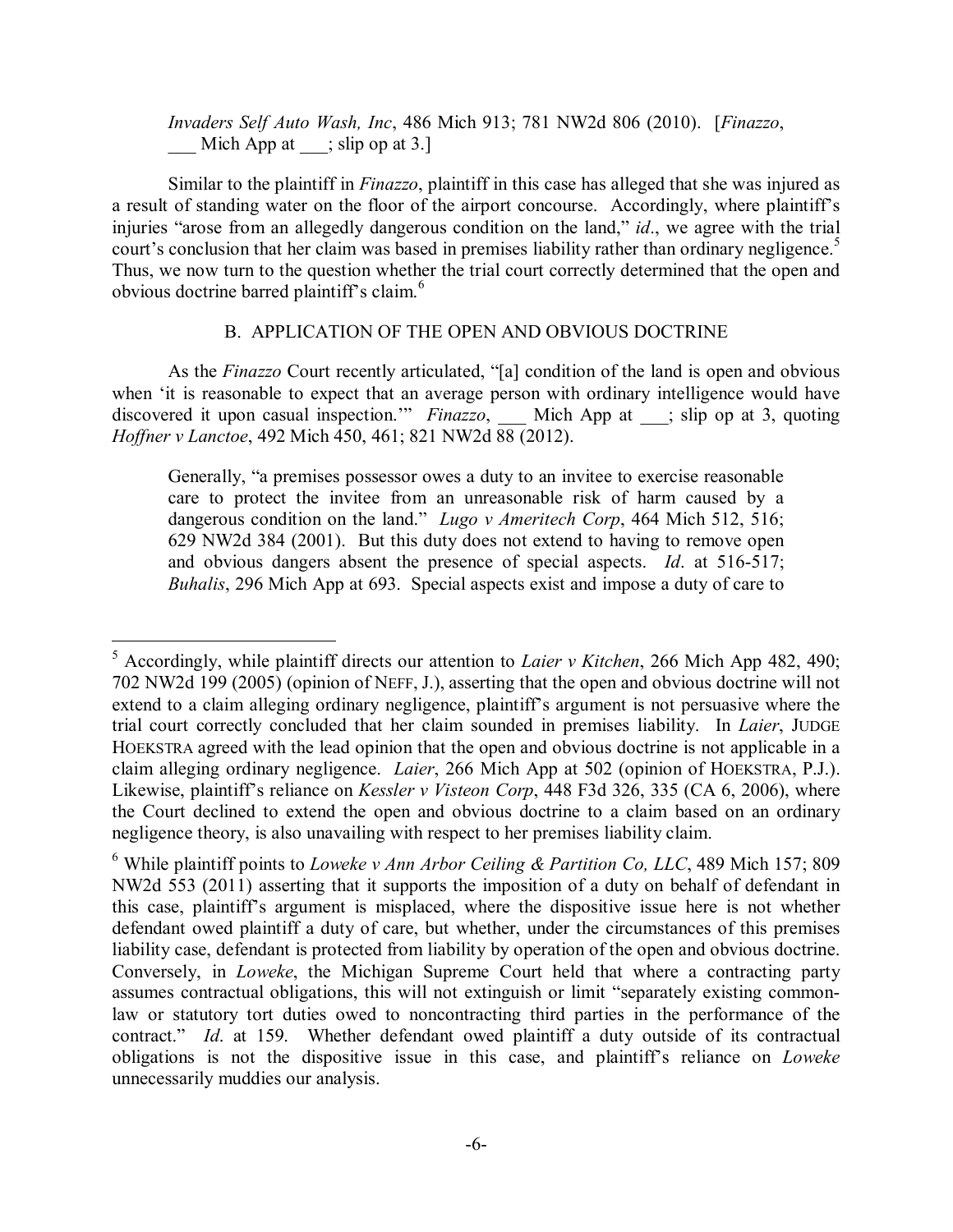protect those lawfully on the premises even if a hazard is open and obvious when the condition is effectively unavoidable or imposes an unreasonably high risk of severe harm. *Hoffner*, 492 Mich at 461; *Lugo*, 464 Mich at 517-518. [*Finazzo*,  $\qquad$  Mich App at  $\qquad$ ; slip op at 3.]<sup>7</sup>

In *Finazzo*, this Court recognized that, pursuant to 2 Restatement Torts, 2d, § 384, p 289, the defendants in that case, making changes to the property on behalf of ITC, were subject to the same liability, *and enjoyed the same protection from liability*, as though they were the possessors of the land. *Finazzo*, Mich App at ; slip op at 3. The *Finazzo* Court recounted that to be held liable under a premises liability theory, a party had to both possess and control the property at issue, "but not necessarily be its owner." *Id*. The rationale underlying this rule is that where a party is in possession, he occupies a position of control, and is "*normally* best able to prevent any harm to others." *Id*. quoting *Merritt v Nickelson*, 407 Mich 544, 552; 287 NW2d 178 (1980), in turn quoting Prosser, Torts (4th ed), § 57 p 351 (emphasis in original).

According to the *Finazzo* Court, where possession and control are indeed hallmarks of title ownership, they are "possessory rights [that] can be 'loaned' to another, thereby conferring the duty to make the premises safe while simultaneously absolving oneself of responsibility." *Finazzo*, Mich App at ; slip op at 4, quoting *Merritt*, 407 Mich at 552-553. Where possessory rights are loaned to a third party, a correlation will follow between "control and possession" and the accompanying duty to make the premises safe. *Finazzo*, \_\_\_ Mich App at \_\_\_; slip op at 4, quoting *Orel v Uni-Rak Sales Co*, 454 Mich 564, 567 n 2; 563 NW2d 241 (1997). Thus, where a property possessor loans part of its possession and control to another party, that party will bear responsibility for the care of invitees on the premises with regard "to that part of possession and control conferred." *Finazzo*, Mich App at ; slip op at 4. Specifically, the *Finazzo* Court turned to 2 Restatement Torts, 2d, stating specifically:

*One who on behalf of the possessor of land erects a structure or creates any other condition on the land is subject to the same liability, and enjoys the same freedom from liability, as though he were the possessor of the land, for physical harm caused to others upon and outside of the land by the dangerous character of the structure or other condition while the work is in his charge*. [*Finazzo*, quoting 2 Restatement Torts, 2d, § 384, p 289 (emphasis added).]

In *Finazzo*, the Court concluded that imposition of liability on the defendants pursuant to 2 Restatement Torts, 2d, § 384 "with respect to their work on the premises while installing the fire suppression system" was appropriate and "consistent with the general principle that liability for a dangerous condition should fall on the party having [the] power to prevent injury to others on the premises." *Finazzo*, Mich App at \_\_; slip op at 5. This is important because once liability was imposed pursuant to a premises liability theory, such liability "would not extend to open and obvious conditions that are effectively avoidable and do not impose an unreasonably high risk of severe harm." *Id*. Put another way, consistent with the rule set forth in 2 Restatement Torts, 2d § 384, p 289, the party who is erecting a structure or creating any other

 $7$  The parties do not dispute that plaintiff was an invitee.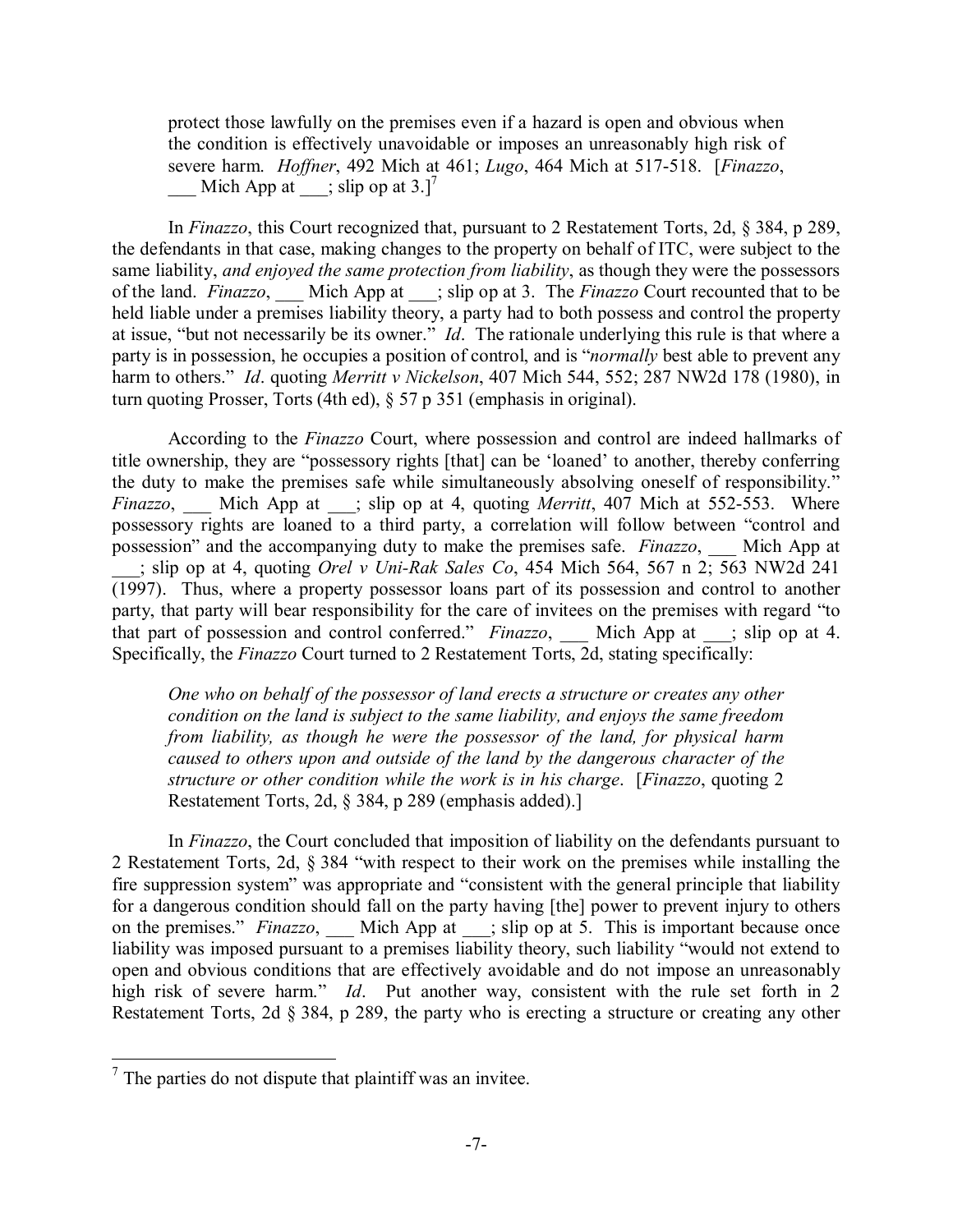condition on the land, will be subjected to the same liability, and in turn be protected from liability, as if in fact the possessor of the land. *Finazzo*, \_\_\_ Mich App at \_\_\_; slip op at 4. Thus, in *Finazzo*, the defendants were able to assert that they should not be held liable for the allegedly dangerous condition on the land where it was in fact open and obvious. *Id*. at ; slip op at 5. In *Finazzo*, this Court ultimately agreed with the trial court's determination in that case that genuine issues of material fact did not exist with regard to the open and obvious nature of the hazardous condition at issue. *Id*. This Court reached such a conclusion where the record evidence confirmed that the plaintiff in that case was warned of the cable, he saw the cable being placed on the floor, and he could have easily avoided the cable, and protected himself by stepping over it. *Id*.

The instant facts are somewhat distinguishable from those set forth in *Finazzo*, where defendant was not "erect[ing] a structure" or "creat[ing] any other condition on the land" as contemplated by 2 Restatement Torts, 2d, § 384. However, we are satisfied that the same reasoning that the *Finazzo* Court employed in applying the rule set forth in § 384 of 2 Restatement Torts, 2d is applicable here, particularly where the record evidence demonstrates that defendant had possession and control of the area in question as part of its cleaning responsibilities, $\frac{8}{3}$  it was responsible for cleaning the area with "methods that were under [its] control," and therefore defendant was in the best position to prevent harm to others. *Finazzo*, Mich App at  $\cdot$ ; slip op at 3, 5. Similarly, the principles of law underlying § 384 that the *Finazzo* Court determined to be consistent with prior rulings of the Michigan Supreme Court, (1) that a property possessor may loan part of its possession and control over the premises to another, (2) making that party responsible for the care of invitees concerning that part of the possession and control given to that party, are also applicable here, where defendant was responsible for cleaning the area where plaintiff fell, and also for making it safe while doing so. *Finazzo*, <u></u> Mich App at  $\equiv$ ; slip op at 4.<sup>9</sup>

We also agree with the trial court's determination that the record did not yield genuine issues of material fact concerning whether the alleged hazardous condition leading to plaintiff's fall was open and obvious. During her deposition, plaintiff reviewed photographs taken by Narloch shortly after her fall, and plaintiff answered, "I believe so[,]" when questioned by defense counsel if the strip of water depicted in photograph six was present at the time that plaintiff fell. Officer Hunter's report, completed shortly after plaintiff's fall, also noted the

<sup>&</sup>lt;sup>8</sup> Notably, the record evidence showed that the streak of water was consistent with being left behind by defendant, a company hired to clean and maintain the airport concourse floor, and that after plaintiff fell, staff were called to mop up the standing water on the floor.

<sup>&</sup>lt;sup>9</sup> Additionally, section 383 of 2 Restatement Torts, 2d provides as follows:

*One who does an act or carries on an activity upon land on behalf of the possessor is subject to the same liability, and enjoys the same freedom from liability, for physical harm caused thereby to others upon and outside of the land as though he were the possessor of the land*. [Emphasis added.]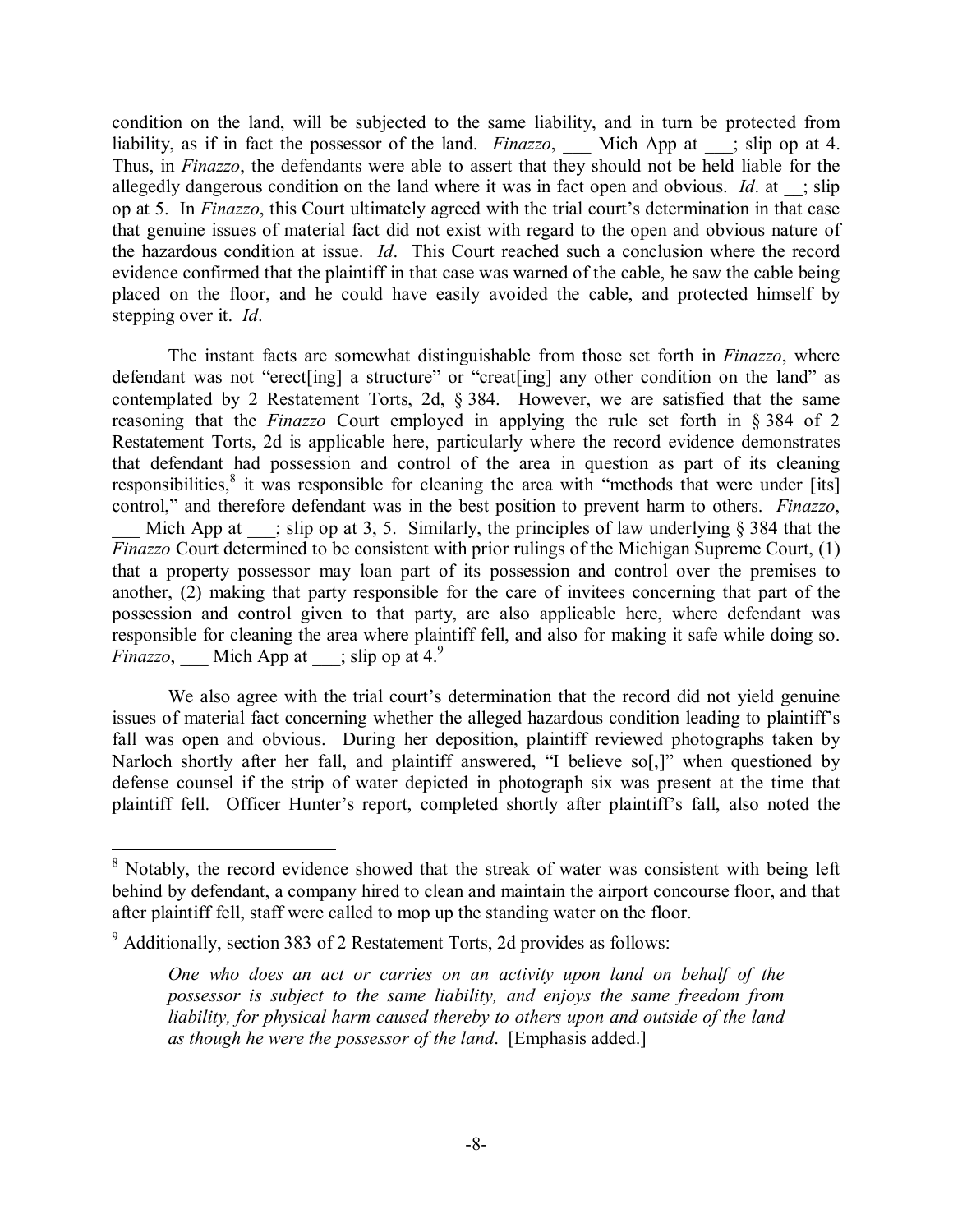existence of "a streak of water" where plaintiff fell that was "approximately [four] to [five] feet long." Officer Hunter also testified that the streak of water appeared to be left behind after a cleanup crew had worked on the area. Under these circumstances, we agree with the trial court's assessment that the presence of the water on the concourse floor where plaintiff fell was such that it was "'reasonable to expect that an average person with ordinary intelligence would have discovered [the water] upon casual inspection.<sup>""</sup> *Finazzo*, \_\_\_ Mich App at \_\_; slip op at 3, quoting *Hoffner*, 492 Mich at 461. Moreover, the record does not reflect that any special aspects existed with regard to the alleged hazard in this case, and plaintiff does not raise an argument concerning the presence of such special aspects. *Lugo*, 464 Mich at 518-519. Therefore, the trial court correctly granted summary disposition in favor of defendant pursuant to MCR  $2.116(C)(10)$ .

Advancing a creative argument in an attempt to challenge the trial court's granting of summary disposition, plaintiff points to the Michigan Supreme Court's decision in *Orel*, arguing that where factual disputes existed with regard to who was in possession of the area where plaintiff fell, the trial court should have not granted summary disposition, and the question of possession should have been left to the jury to decide. However, a close review of *Orel* reveals that plaintiff's reliance on that case is not successful and does not impact our disposition of this appeal. In *Orel*, also a premises liability case, following a jury trial that resulted in a verdict in favor of the defendant, the plaintiff argued on appeal to this Court that the trial court erred in its instructions to the jury on the law of possession where the record evidence at trial demonstrated that the defendant was the possessory landowner. *Orel*, 454 Mich at 566. This Court agreed with the plaintiff and reversed, concluding that the jury was improperly instructed with respect to the law of possession where the record evidence confirmed that the defendant possessed the subject premises as a matter of law and the evidence did not support the jury instruction. *Id*. After citing earlier precedent from the Michigan Supreme Court holding that "[p]remises liability is conditioned upon the presence of both possession and control over the land[,]" the Michigan Supreme Court in *Orel* observed that an invitor will only be held liable if it is a possessor. *Id*. at 568-569. The *Orel* Court also ruled that the trial court properly instructed the jury with regard to the law of possession in that case where the record evidence was such that the jury could have concluded that the defendant did not possess and control the area where the plaintiff fell and was injured. *Id*. at 568-569. In reaching this conclusion, the *Orel* Court ruled, in pertinent part, as follows:

The jury should be given the instruction in SJI2d 19.02 when there is a dispute regarding who possessed the land at the time of the plaintiff's injury. Who had possession of a piece of land presents a factual issue for resolution by the jury. If there is no dispute, then the instruction should not be given. [*Orel*, 454 Mich at 569 (footnote omitted).]

According to plaintiff in this case, where factual disputes existed concerning who possessed the concourse area where plaintiff fell, pursuant to *Orel*, this case was not the proper subject of an order granting summary disposition, and the case should have gone to the jury. *Orel* does not mandate such an outcome. Notably, the *Orel* Court's reasoning cited above supported its ultimate holding that "the invitee status of a plaintiff, alone, does not create a duty under premises liability law unless the invitor has possession and control of the premises on which the plaintiff was injured." *Id.* at 565. In *Orel*, a "contested issue at trial" was whether the